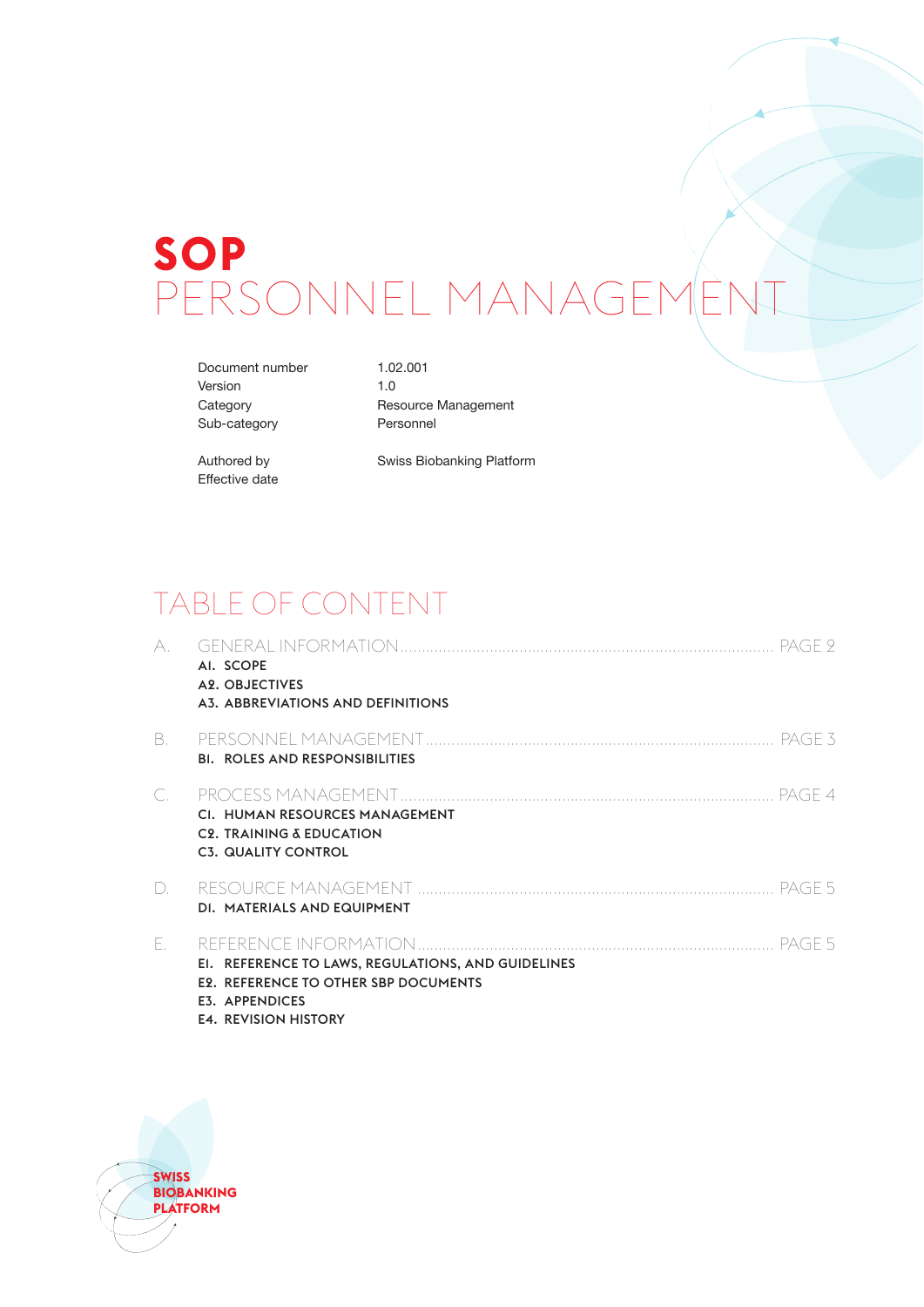## A. GENERAL INFORMATION

#### **A1. SCOPE**

This SOP provides guidance on processes concerning Personnel Management, that shall be followed so that the BB personnel have a precise definition of their roles and responsibilities within the BB. Moreover, this SOP covers an outline for training and educating the BB personnel to perform the tasks required by their particular personnel file.

#### **A2. OBJECTIVES**

- **>** Ensure that the role and the responsibility of each BB employee are defined.
- **>** Ensure that the personnel working conditions and tasks are respected by both parties, i.e., employee and employer.
- **>** Ensure that job descriptions, descriptions of roles and responsibilities, as well as training records, are recorded in the Document Management System or BIMS.
- **>** Ensure that personnel is qualified and trained to carry out their assigned tasks.
- **>** Ensure that existing personnel education and training are up-to-date.

#### **A3. ABBREVIATIONS AND DEFINITIONS**

For this document, the following abbreviations apply.

BB = Biobank

BIMS = Biobanking Information Management System

QR = Quality Representative

SBP = Swiss Biobanking Platform

SOP = Standard Operating Procedure

TC = Trainer coordinator

#### For this document, the following definitions apply.

Trainer = Internal or external employee who regularly carries out the procedure in question, has completed the training program previously, and is skilled in explaining/teaching the elements of the task.

See SBP Glossary for other definitions.

The SBP SOPs are based on Good Biobanking Practices to ensure an optimal setup for the biobanking activities.

Additionally, the SBP SOPs can serve as a reference for BBs to develop site-specific Work Instructions.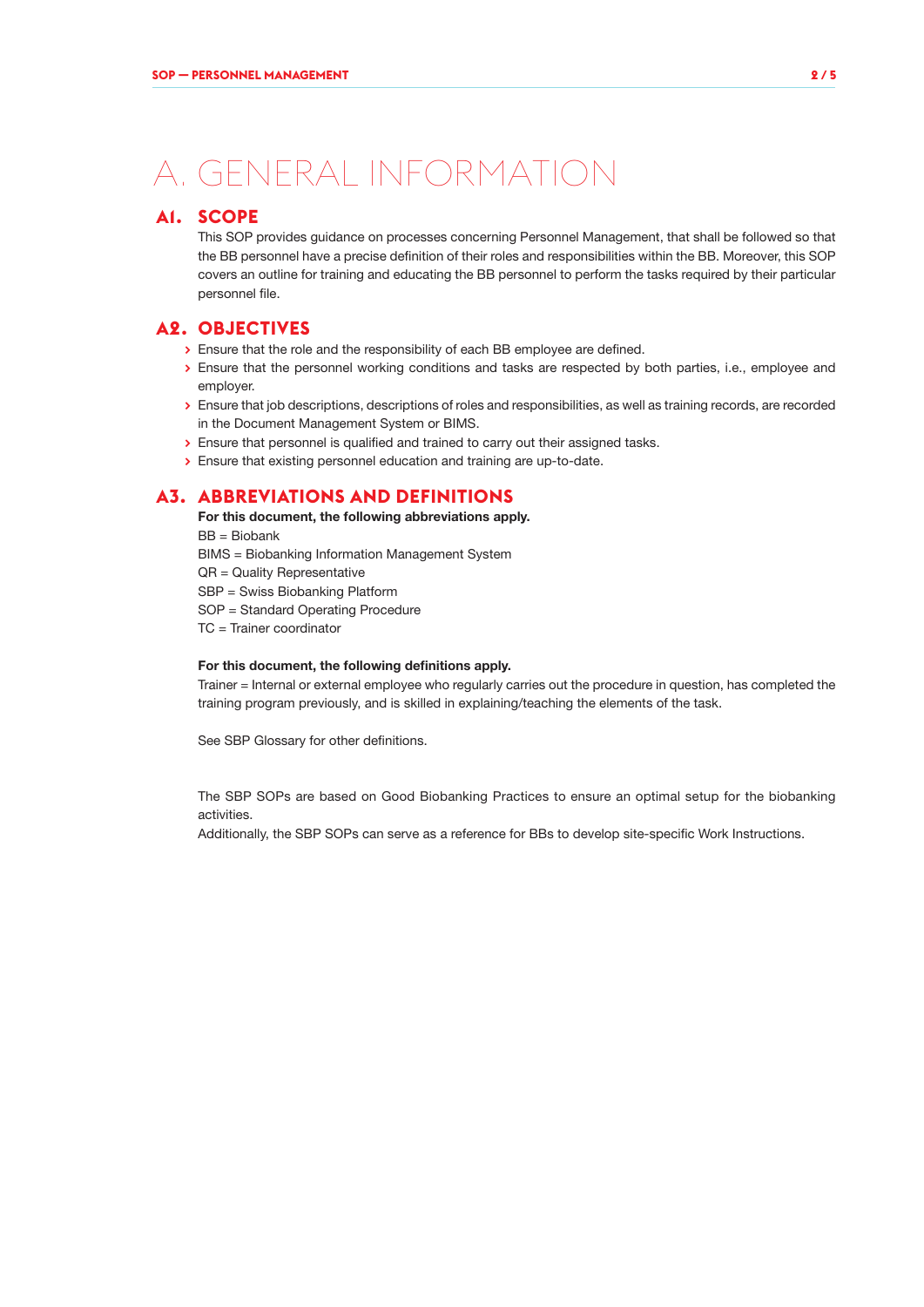## B. PERSONNEL MANAGEMENT

### **B1. ROLES AND RESPONSIBILITIES**

| <b>BB</b> personnel        | <b>Responsibility / role</b>                                                                                                                                                                                                                                                                                                        |  |  |
|----------------------------|-------------------------------------------------------------------------------------------------------------------------------------------------------------------------------------------------------------------------------------------------------------------------------------------------------------------------------------|--|--|
| <b>BB Director/Manager</b> | > Approves and maintains job descriptions, descriptions of role and<br>responsibility of each employee<br>> Facilitates the training of the personnel<br>> Validates the content of the training courses                                                                                                                            |  |  |
| Trainer Coordinator        | > Monitors and maintains appropriate training documentation for all<br>employees<br>> Keeps records of personnel to be trained in each required area, tracks<br>the time of their periodic updates of training<br>> Ensures that the training is complete within the timeframe.<br>> Identifies the needs for supplemental training |  |  |
| Trainer                    | > Prepares the relevant material for the training<br>> Carries out the training activities<br>> Assures that the trainees understand each procedure of the task                                                                                                                                                                     |  |  |
| Technical personnel        | > Obtain and maintain the skill sets necessary to perform their assigned<br>tasks                                                                                                                                                                                                                                                   |  |  |
| QR                         | > Performs Quality Control                                                                                                                                                                                                                                                                                                          |  |  |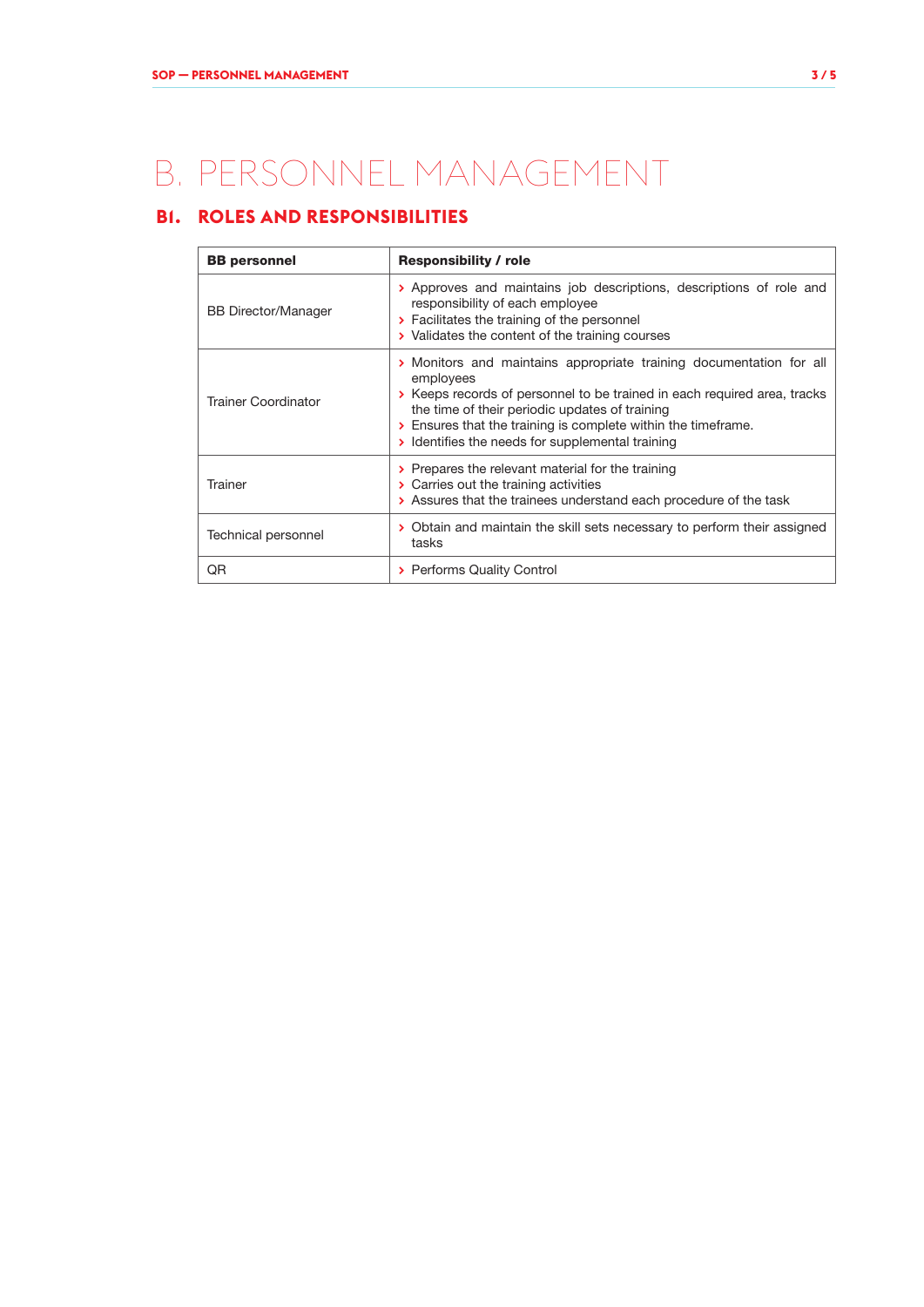## C. PROCESS MANAGEMENT

### **C1. HUMAN RESOURCES MANAGEMENT**

#### **c1.1. Personnel File**

- **>** A personnel file shall be maintained for each employee.
- **>** It should contain the following information (see Personnel file, Document 2.02.001): job description, roles and responsibilities, and training records of the employee.
- **>** The personnel file shall be reviewed periodically and updated when required.
- **>** Personnel files should be readily accessible for audits, as further explained in the Internal audit SOP (Document 1.04.004).

### **C2. TRAINING & EDUCATION**

#### **c2.1 Training records**

- **>** Training documentation shall be created for each employee and updated periodically and every time the employee attends a training module.
- **>** The training records should include, but may not be limited to the following: bullet-points description of the training program, date of the training, copies of certificates documenting that the employee has received specific training, confirmation on completion of the training module.
- **>** The training records shall remain available, in compliance with the good biobanking practices, and, when the employee leaves the BB, shall be archived according to the Document Management SOP (Document 1.04.001).
- **>** Training records should be readily accessible for audits, as further explained in the Internal audit SOP (Document 1.04.004).

#### **C2.2 Training programs for new employees and the already existing personnel**

- **>** Each new employee shall be trained in the particular tasks described in his/her Personnel file. Therefore, the training should be task- and location- specific. These are recommended training sessions that each new employee should attend before start working:
	- **>** Training on Quality. The BB shall train the personnel to the BB quality management.
	- **>** Training on the Governance issues.
	- **>** Training on the use of the Document Management System or BIMS. Each employee must become acquainted with filing the Biological material worksheet (Document 2.03.001) as well as the Document Management System or BIMS.
	- **>** Site-specific training.
- **>** Specific training modules for existing personnel shall be implemented.
	- **>** Supplemental training. The training coordinator shall design additional training modules for existing personnel in case of procedural changes, new operational needs, or as a response to the implementation of preventive/corrective action (see Non-conformity Management SOP, Document 1.04.002).
	- **>** Updating training. The training coordinator shall schedule updating training for the employee.

#### **C2.3 Assessment of training outcomes**

- **>** At the end of a training session and on an ongoing basis, the Trainer Coordinator should encourage the personnel to review documents relevant to their tasks and discuss any point requiring clarification.
- **>** A short test should be administered to the personnel at the end of the training. The training completion should be recorded in the training file of each employee.

#### **C3. QUALITY CONTROL**

- **>** Monitor the employee's performance routinely to identify the needs for supplemental training.
- **>** Control that job descriptions, descriptions of role and responsibility, and trainings, are recorded in the Document Management System or BIMS
- **>** Every time the QR performs quality control on the process outputs, quality control details (date of QC, outcomes) shall be recorded in the Quality Control Results (Document 2.04.009).